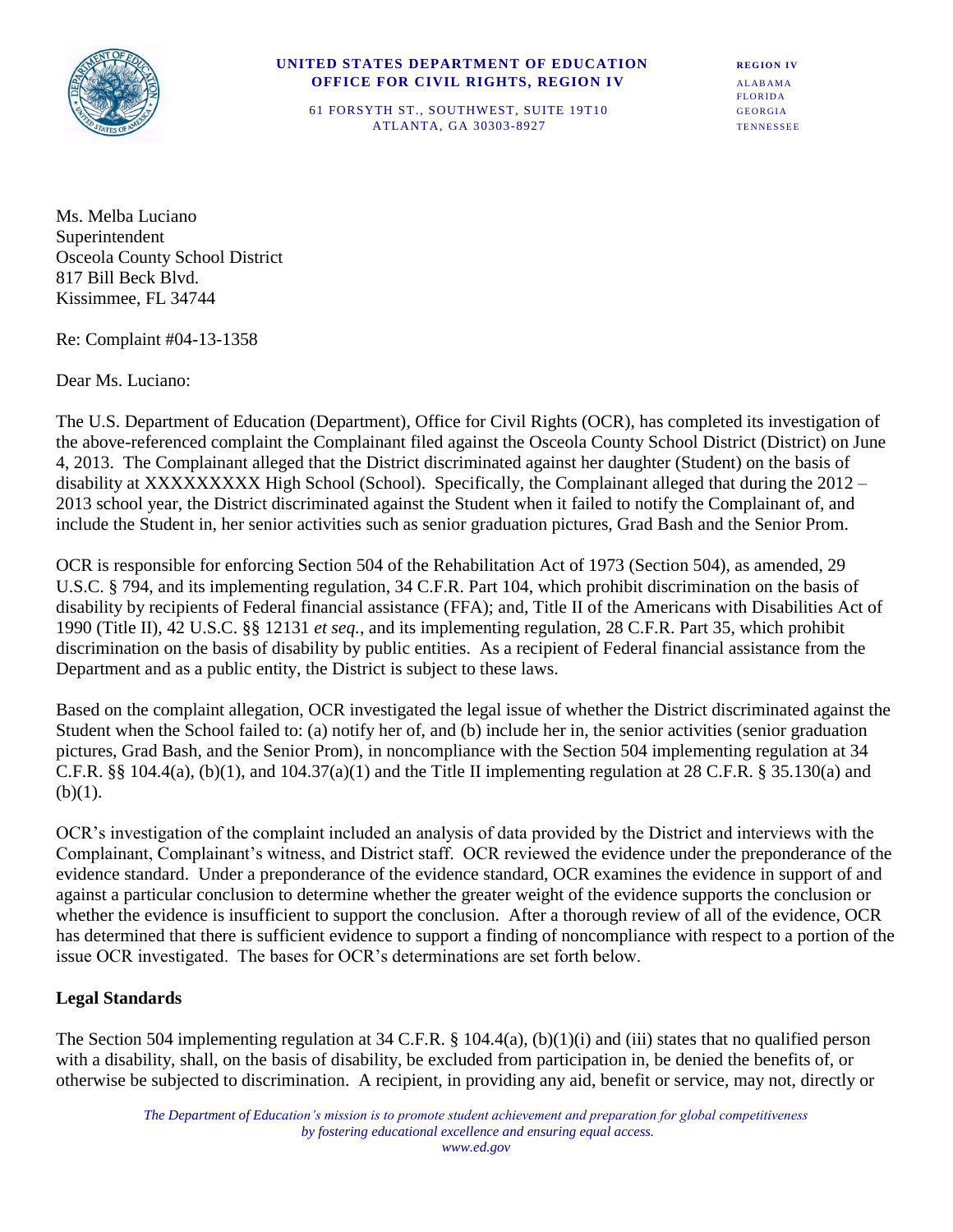indirectly on the basis of disability deny a qualified person with a disability the opportunity to participate in or benefit from the aid, benefit or service. Further a recipient may not provide a qualified person with a disability an aid, benefit or service that is not as effective as that provided to others. The Section 504 regulation at 34 C.F.R. §  $104.37(a)(1)$  provides that a recipient shall provide non-academic services and activities in such a manner as is necessary to afford students with a disability an equal opportunity for participation in such services and activities. The Title II implementing regulation is interpreted consistent with the Section 504 standards.

## **Background**

The Student has been identified as a student with a disability (XXXXX XXXXXXXX) and is in an Exceptional Student Education (ESE) class at the School. She was in XXXXXXX grade during the 2012 - 2013 school year and, according to the Complainant, had been in that grade for "a while." The Student graduated in May 2013, at age XX, but can continue to attend the School through the age of 21. The Complainant alleged that in the 2012 - 2013 school year, the District discriminated against the Student on the basis of disability by failing to notify her and the Student of senior activities and by excluding the Student from senior activities. The Complainant informed OCR that the only information the District provided her regarding the 2013 graduation was notice about the cap, gown, ring, and the graduation practice schedule. The Complainant contended that the Student was not included in the following senior activities: senior graduation pictures, the homecoming dance, the "Grad Bash", and the senior prom. The Complainant acknowledged that no one told the Student she could not participate in any activities.

## **(a) Notice of Senior Activities**

According to statements from the XXXXXXXX, the XXXXXXXX and the XXXXXXX XXXXXXX, graduation information is disseminated to seniors at the beginning of the school year and throughout the year. The District provided documentation showing some of the information it sent home to senior parents regarding graduation and senior activities. According to District witnesses, graduation information was also posted on the District's website and announced daily on the intercom. Upcoming activities were posted on the School's marquee.

OCR reviewed the documentation that the District stated it sent home with all seniors during the 2012 - 2013 school year. The Senior Checklist, which various personnel informed OCR was given to seniors at the beginning of the 2012 - 2013 school year, lists monthly deadlines and activities that pertain to senior activities during the 2012 - 2013 school year. For example, the Senior Checklist informs seniors that: a) in August 2012, they should make an appointment for a senior portrait; b) in October 2012, the ring company would be at the School so that seniors could order class rings; c) in January 2013, senior trip tickets would be available; d) in February 2013, Grad Bash tickets would be available and the Senior trip would occur; e) Prom tickets would be available for purchase and Senior spirit would be held; and f) Grad Bash would occur in April 2013.

The District also provided a document entitled Graduation Information for Parents/Guardians of the Graduating Class of 2013 (Graduation Information), which the District provided to parents in May 2013. This document lists senior meetings, awards night and graduation rehearsal. Additionally, the document informs students and parents of the graduation dress code and how to acquire graduation tickets.

According to the XXXXXXXXX, the Senior Checklist is generally distributed to students in their English classes; and she also provided them to the XXX teachers for distribution. The XXXXXX XXXXXXX told OCR that he wrote the Graduation Information letter and distributed it to English classes. He reported that he also gave the Graduation Information letter for ESE students to the XXXXXXXXXX. The XXXXXXXX XXXXXXXXXX XXXXXXXXXX (XXXXXXXXXX) informed OCR that she in turn emailed the May graduation letter, along with other senior information she received, to the XXX teachers. Further, the District provided a copy of a Graduation Information letter containing a handwritten note from the XXX XXXX to all ESE parents of graduating seniors, informing them of the graduation time and location, and also providing notice that the students would need a ride home from the senior barbecue. The XXX XXXX included her contact information if parents had questions. The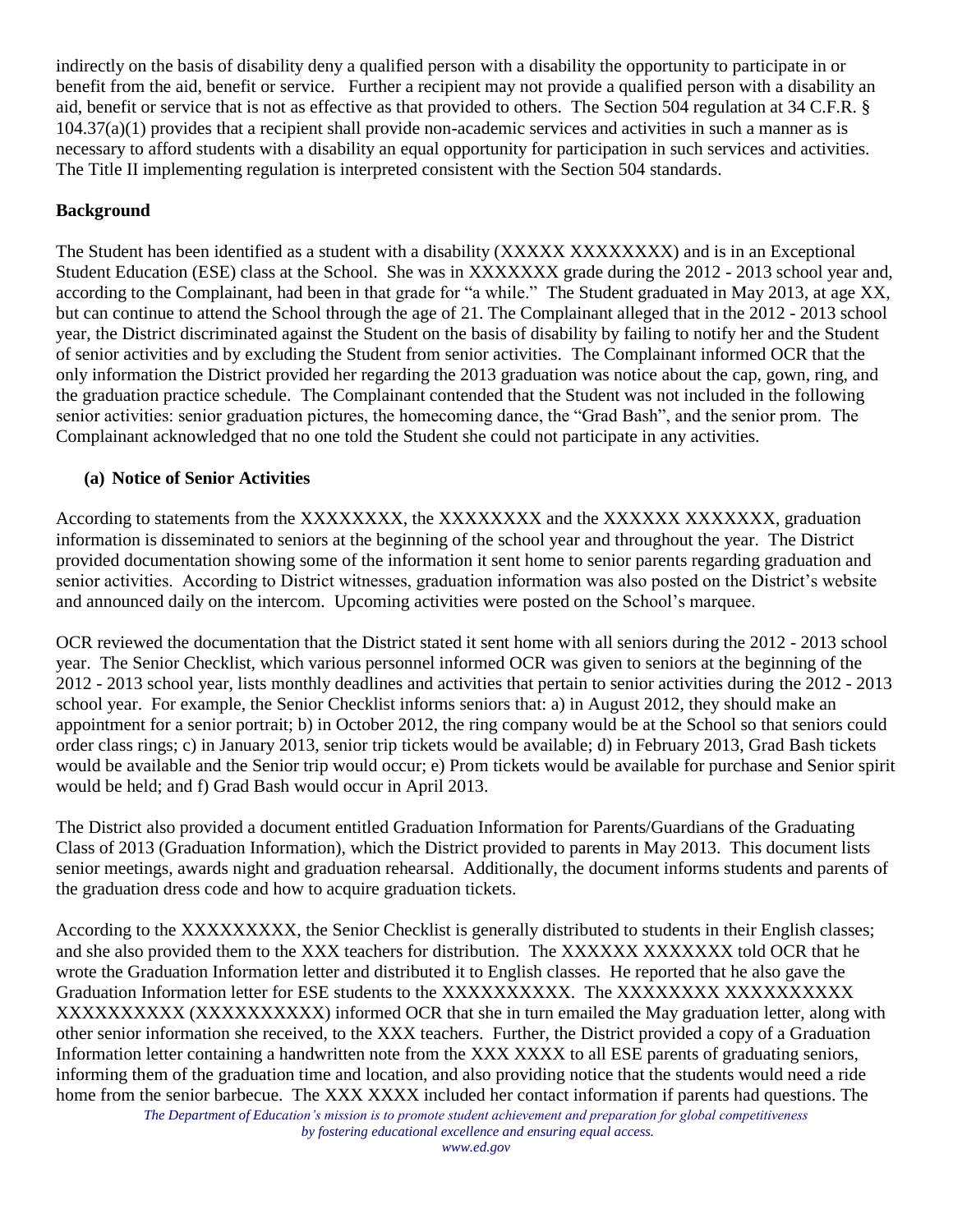XXX XXXX further informed OCR that some students might be capable of attending the barbecue without a chaperone. The Complainant informed OCR she did not get any information from the District regarding the senior barbecue.

According to XXXXXXX X, he sent information to parents throughout the school year starting in August 2012, by including it in student agendas, and by sending and attaching information that did not fit in the agenda in students' book bags. XXXXXXX X informed OCR that he sent the Senior Checklist, the Prom flyer and the Graduation Information to his students' ESE parents by including them in his students' book bags. He further informed OCR that he was positive he put all the senior information in the Student's book bag when he received it. XXXXXXX X further informed OCR that he spoke to the Complainant prior to Grad Bash and informed her of the event. Specifically, he told the Complainant that the event was off campus and that teachers were not attending. He further informed OCR that the Student did not want to attend the event and that he never told the Complainant she had to accompany the Student to Grad Bash.

During a December 10, 2013, rebuttal call, the Complainant insisted the District did not provide her with notice of most of the senior activities. She contended that she did not receive information from the District concerning the barbecue or pictures; did not see information on the marquee; does not use a computer; and, had to "beg" for graduation information, which she did not receive until May 3, 2013. She also stated that as a matter of routine, the Student always gave the Complainant the documents she received from school as soon as she got off of the bus.

On December 10, 2013, OCR also spoke to a parent (Parent 2) of an XXX student at the School (the Complainant provided OCR with her contact information). According to Parent 2, her son (Student 2) walked in the 2013 graduation. Parent 2 stated that she also did not receive information about graduation. However, Student 2's teacher (XXXXXXX X) told OCR that she provided all of the paperwork to the seniors in her class. Further, Parent 2 had no specific knowledge about whether XXXXXXX X provided notice to the Complainant.

Also, the Complainant informed OCR that the District never gave her information regarding a school portrait. However, the documentation shows the Specialist provided the Complainant with that information on May 6, 2013. Additionally, while the Complainant, in her complaint, alleges she got graduation information from the District on May 3, 2013, the evidence shows she called the District on May 14, 2013, complaining that she had not received any graduation information.

OCR reviewed the evidence under the preponderance standard to determine whether the District provided the Complainant the same information that was available to graduating seniors without a disability, in a manner necessary to provide the Student an equal opportunity to participate in activities.

The preponderance of the evidence shows that the District provided graduation folders (which contained the Graduation Checklist) to seniors at the beginning of the 2012 - 2013 school year, including the Student. The evidence also shows that the XXX XXXXXXX sent information to parents by the students' agenda and by placing information in the students' book bags.

Additionally, the preponderance of the evidence shows that the Student attended senior meetings, that she was invited to senior activities, and that she declined to attend some activities. The evidence also shows that, while the District states it sent information to the Complainant regarding the senior barbecue and the Grad Bash, the Complainant denies she received anything.

Based on the above, because the evidence supplied by the Complainant and the District was verbal and largely undocumented, OCR finds that some of the evidence supplied by both the Complainant and the District was inconsistent and contradictory. Therefore, OCR finds that there is insufficient evidence to conclude that the School failed to provide the Complainant with notice of the Student's senior activities as alleged.